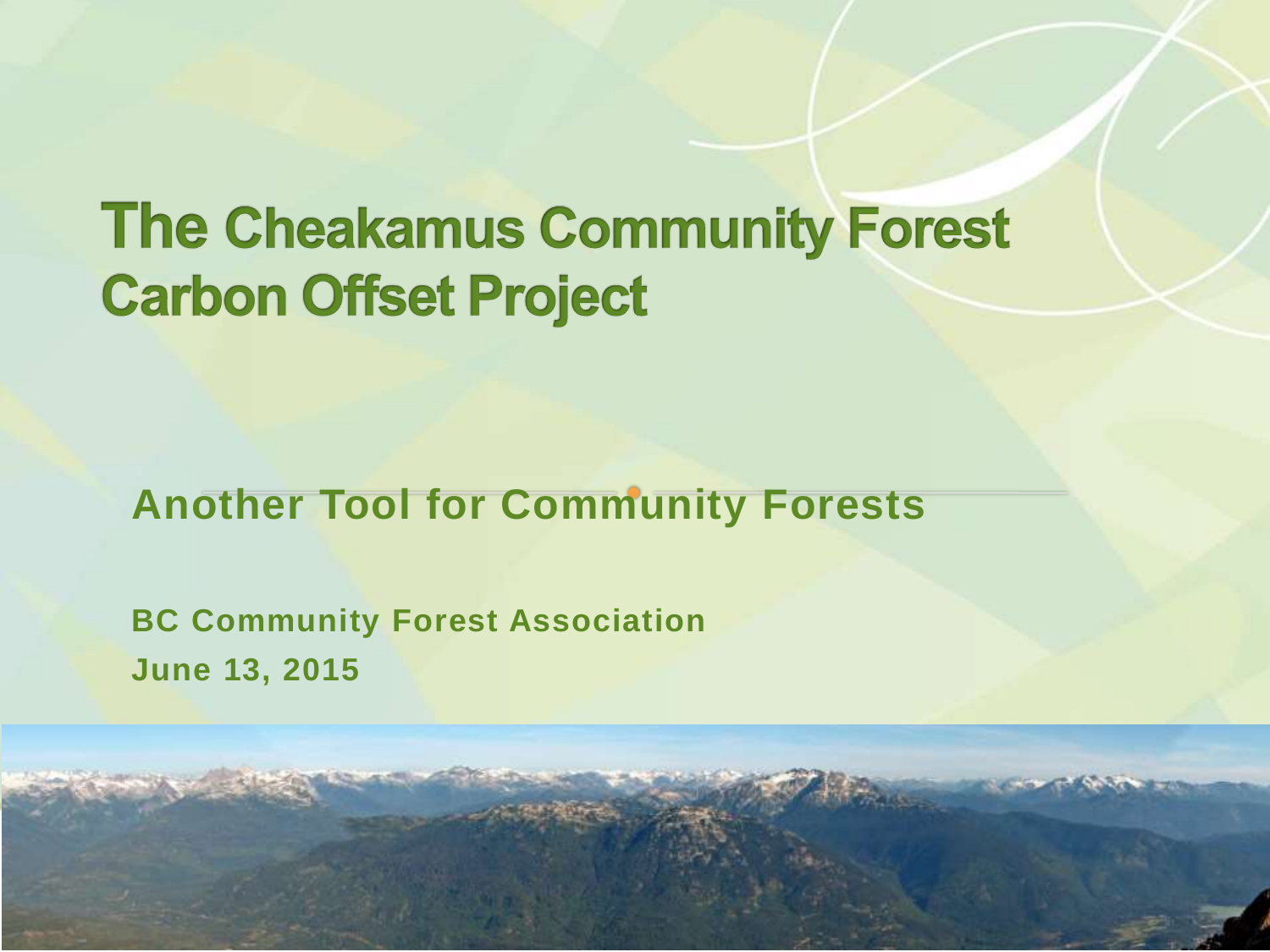#### Outline

- 1. Background
- 2. Rationale for Carbon Project
- 3. Process
- 4. Next Steps









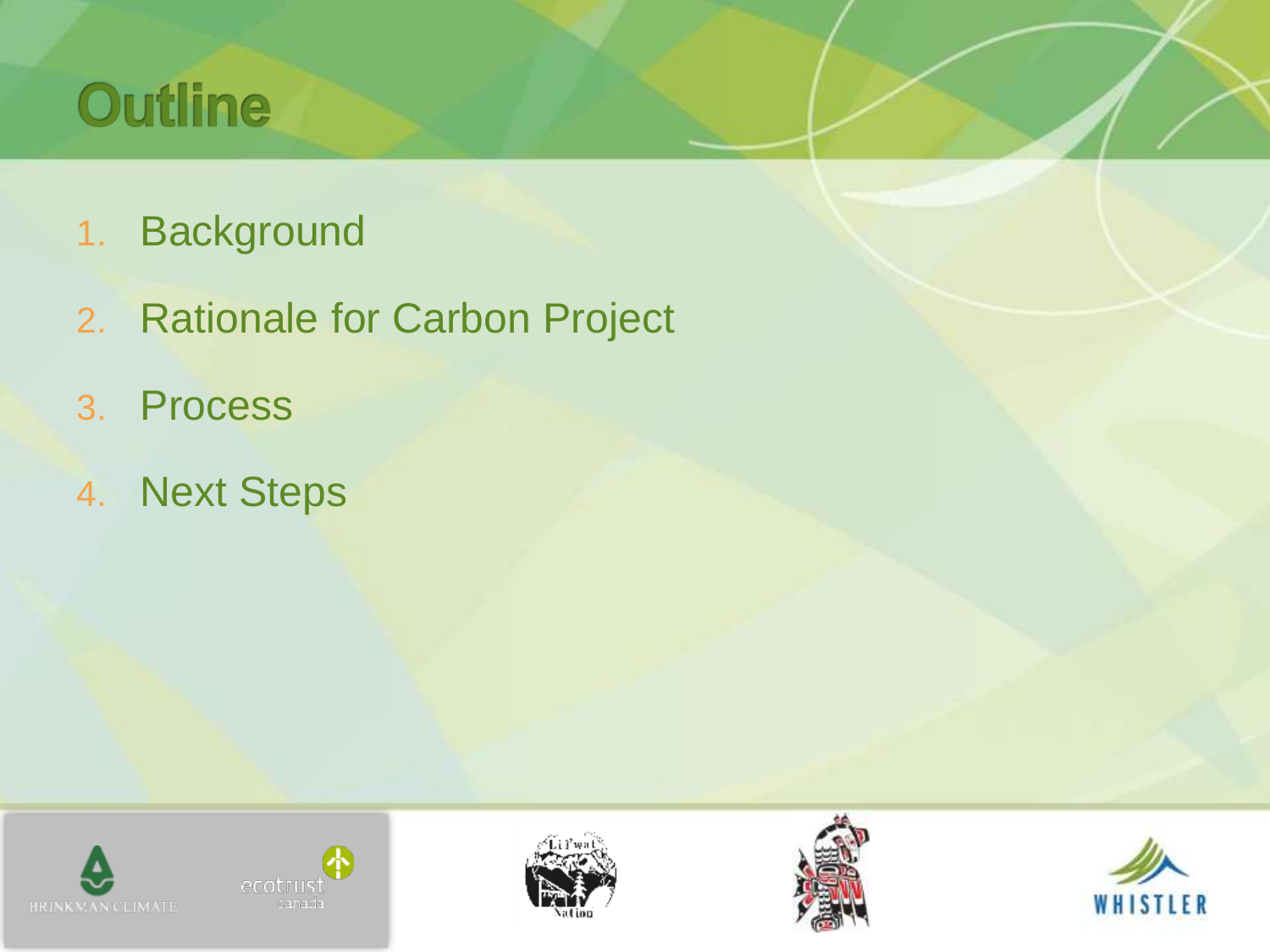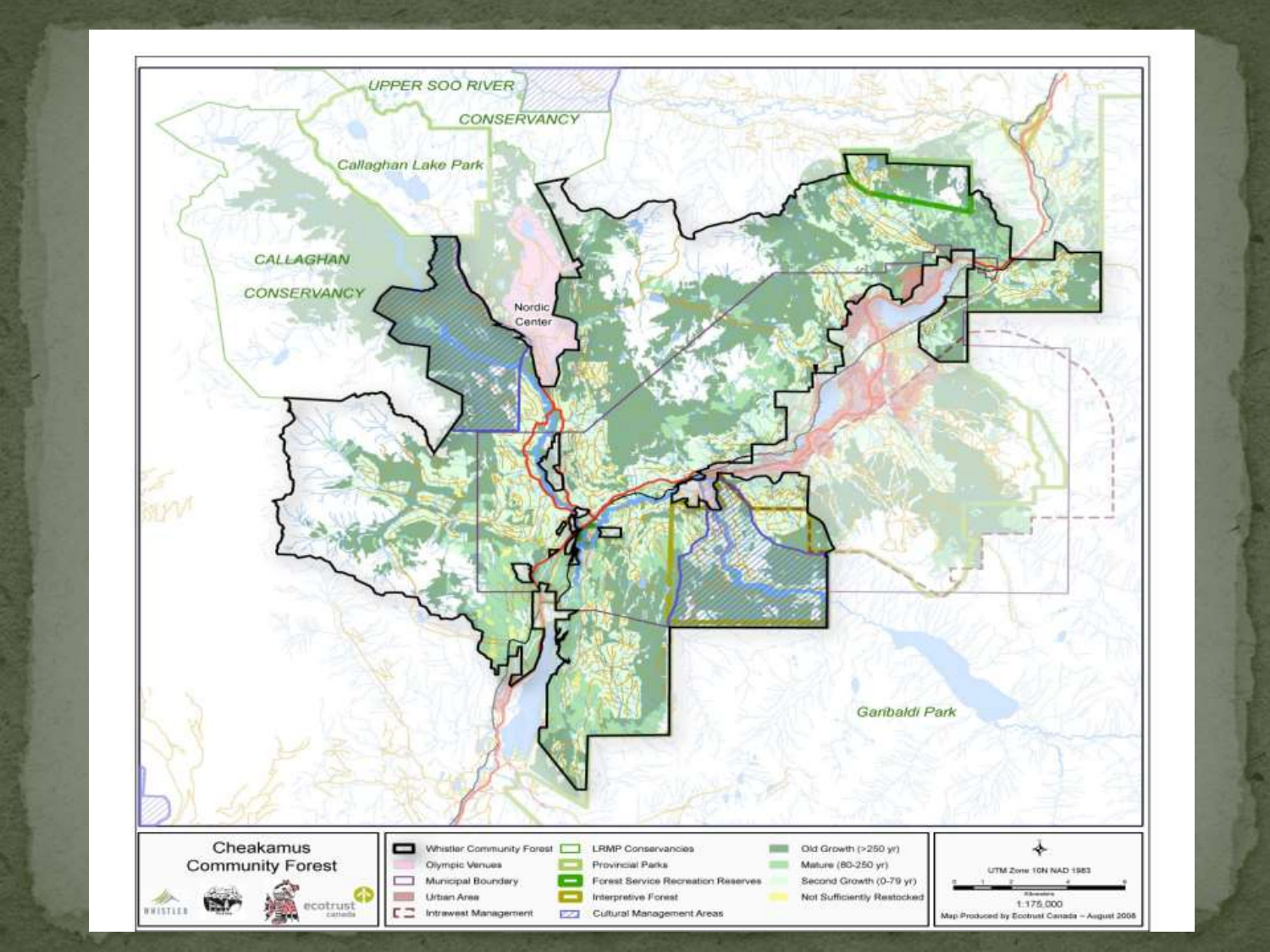## **Background**

- Limited Partnership Agreement : Lil'wat Nation, Squamish Nation & Resort Municipality of Whistler
- Not For Profit Society
- Identified carbon offsets as a tool to enable Ecosystem Based Management and operation in line with will of the community.
- 20,000 m<sup>3</sup> Annual Allowable Cut
- CCF tenure signed April 9, 2009









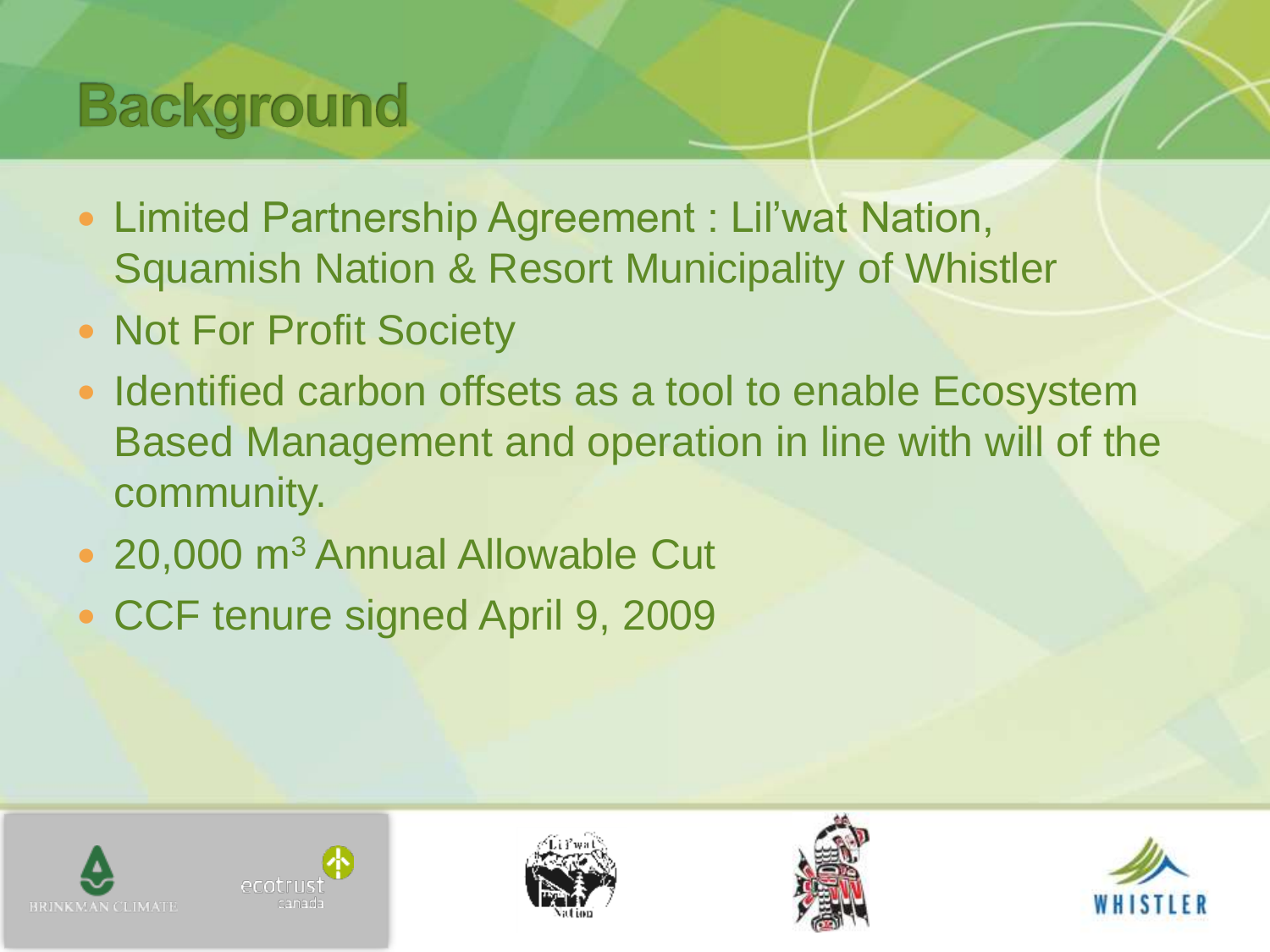## **Carbon Team**

#### **Ecotrust Canada**

- Authored initial Ecosystem Based Management Plan Feb. 2009.
- Worked with CCF Manager to negotiate pilot carbon project.
- Secured engagement of Brinkman as carbon market partner.
- Undertook development of carbon project w/ Brinkman & CCF

#### **Brinkman Group and Brinkman Climate**

- Offset project development turning action into offset.
- Carbon modeling, Project Plan, Validation, Verification
- Offset contracting and sales. Navigating delivery and issuance into changing BC System.









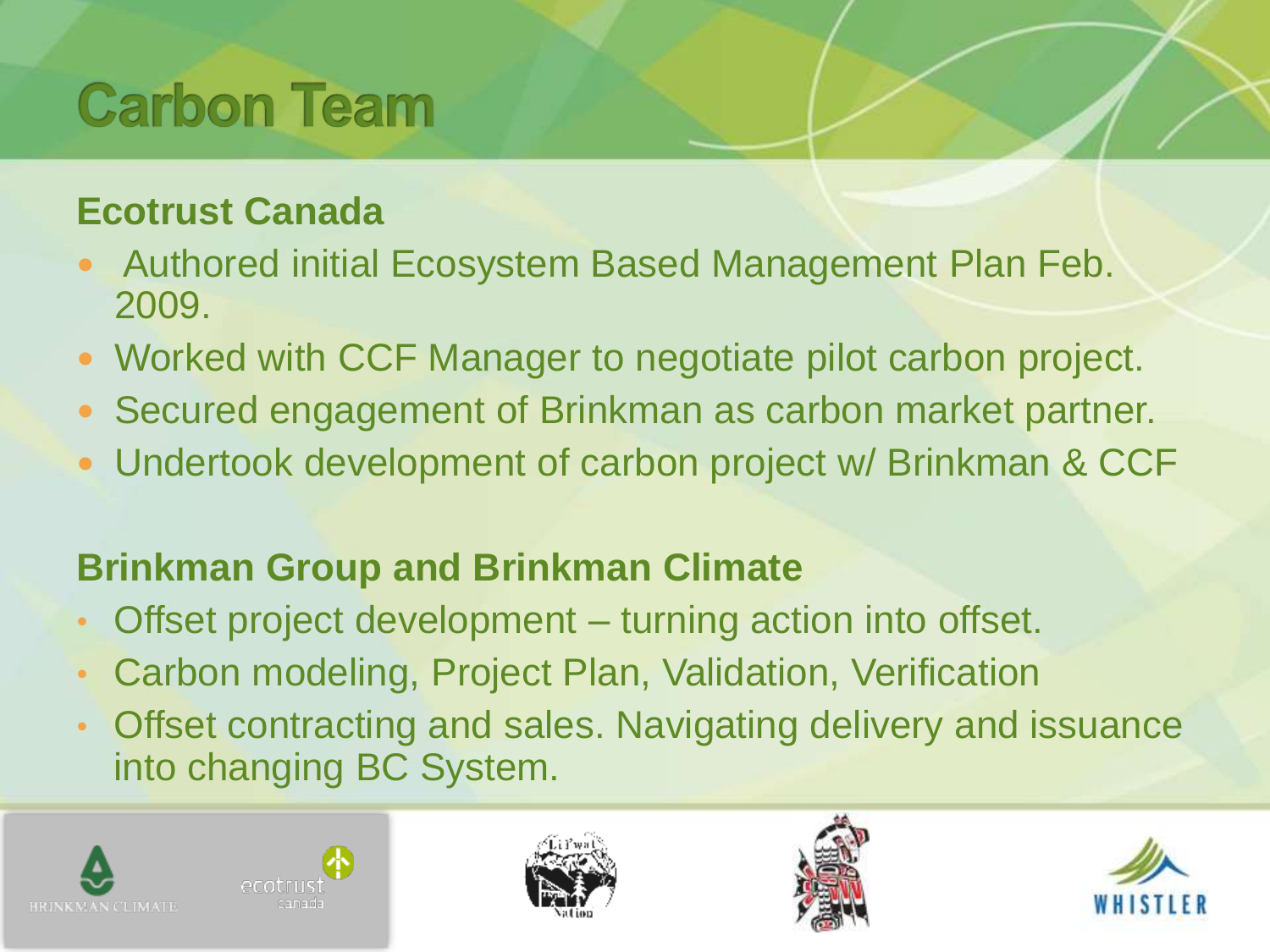## **Background: CCF Goals**

- Ecosystem Based Management approach
- Strengthened Relationships between communities
- **Employment & Capacity Building for First Nations**
- Public Education
- Support Tourism and Recreation
- Revenue to enhance the Community Forest









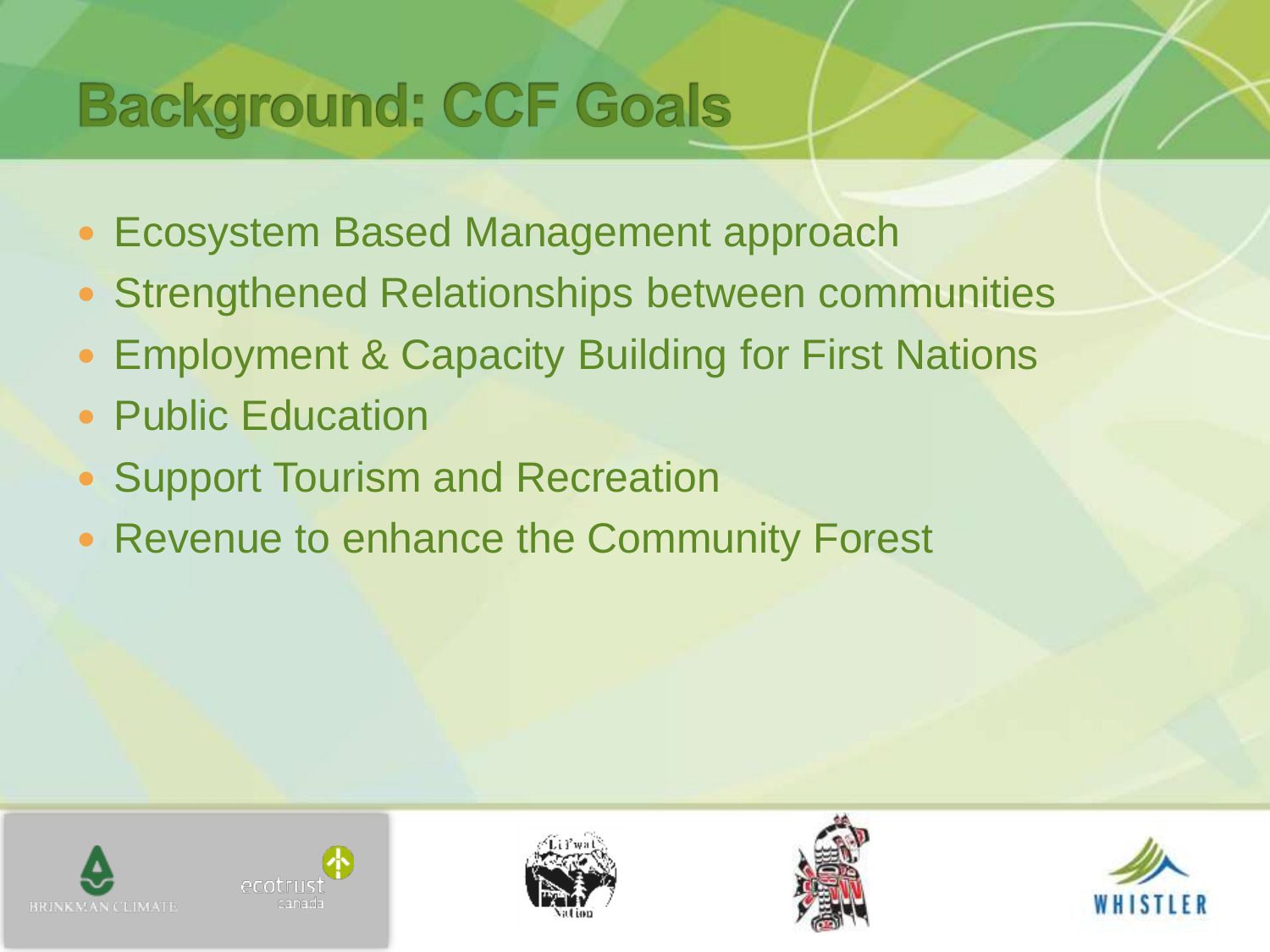#### **Rationale: Why pursue carbon?**

- Generate non-timber revenues to support implementation of Ecosystem Based Management approach
- Allows CCF to invest in forest infrastructure such as recreation amenities and roads
- In 2008, climate change and carbon markets were part of public discourse. Provincial government issued Climate Action Plan.









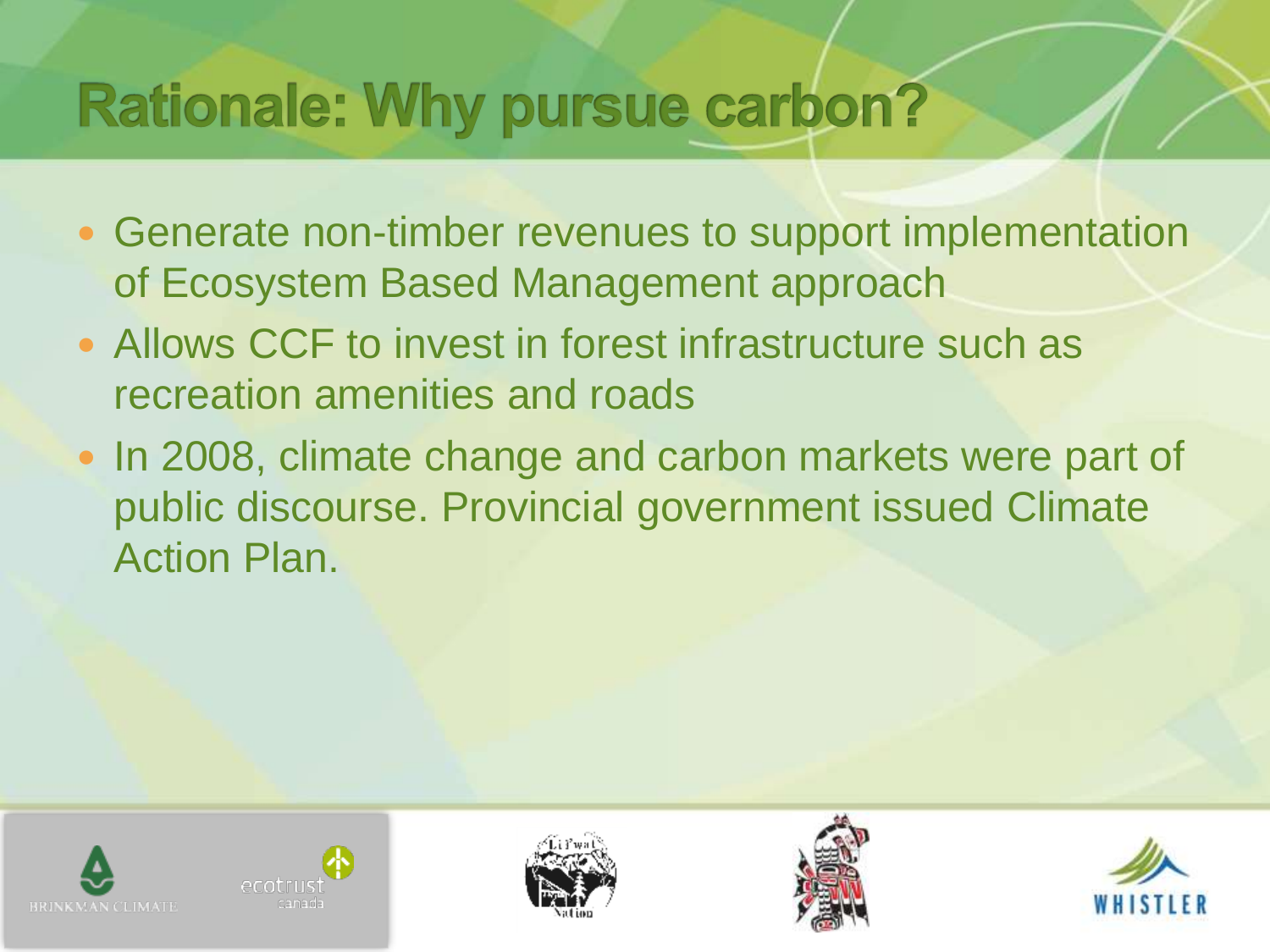## **Rationale: EBM Approach**

So, what is Ecosystem Based Management?

*Considers environment, economic & social values*

…an *adaptive* approach to *managing human activities* that seeks to ensure the *coexistence* of healthy, fully functioning ecosystems and human communities….









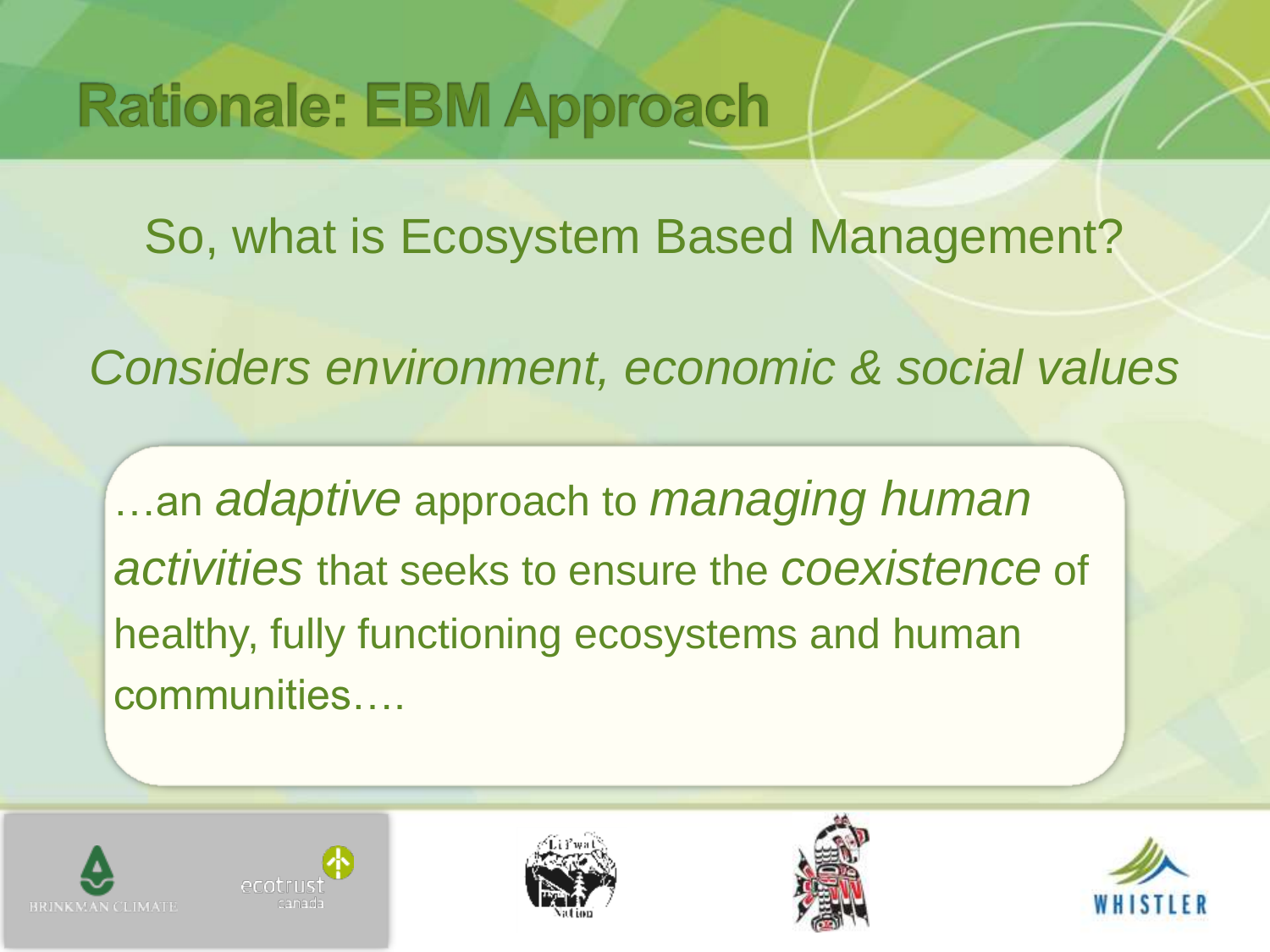## **Rationale: EBM & Carbon**

- EBM places additional constraints on harvesting and lowers the AAC
- Meets Improved Forest Management approach of BC Forest Carbon Offset Protocol
- Leaves more trees standing and changes rotation ages than harvesting by FRPA regs
- Baseline scenario (FRPA regs) compared to EBM approach scenario
- "Gap" between the two is starting point for creation of carbon offsets









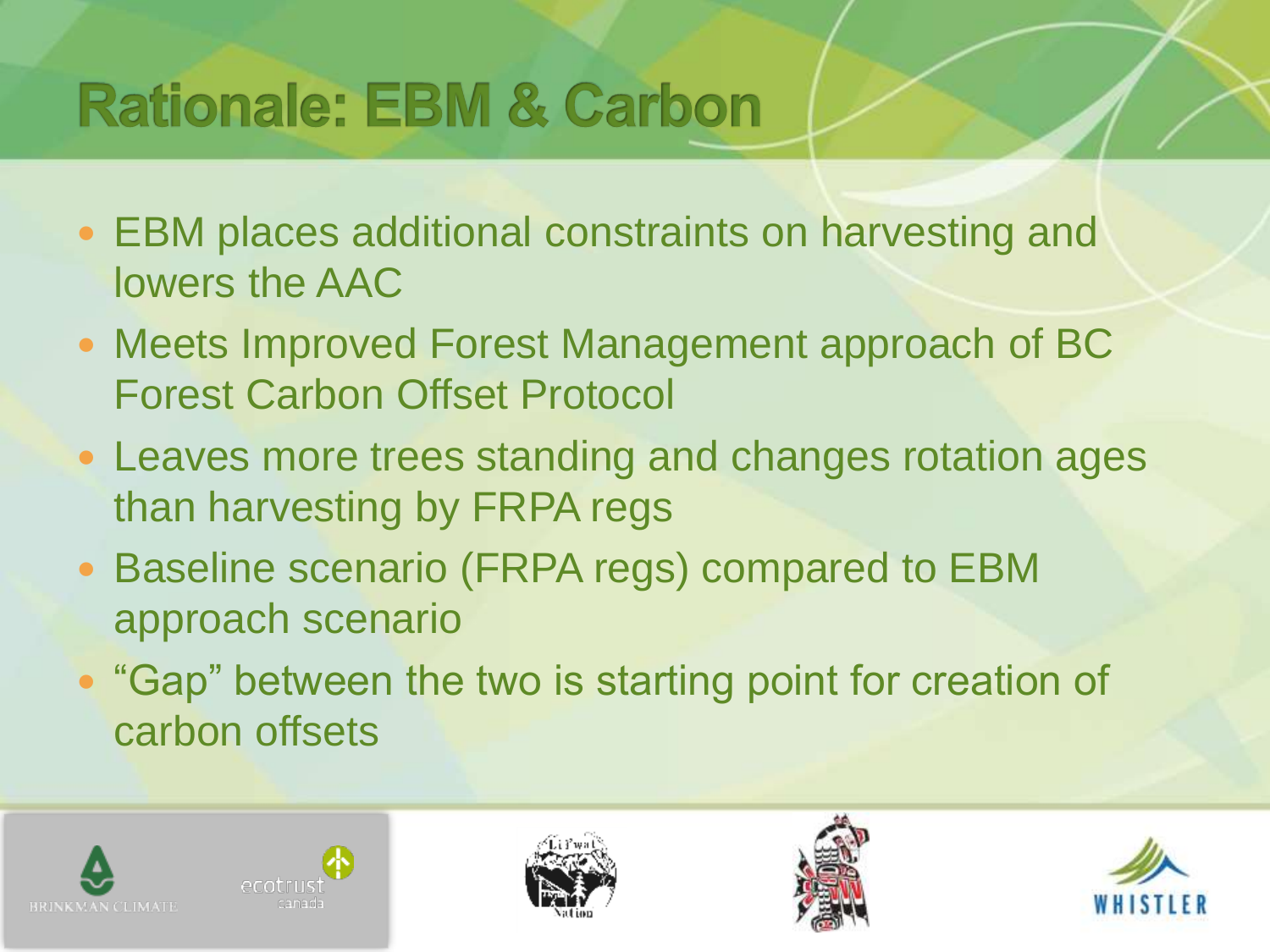#### **Process**

- 1. Project Plan
- 2. Timber Supply Analysis
- 3. Secure Carbon Rights Agreements
- 4. Validation
- 5. Verification
- 6. Contracting and Sale









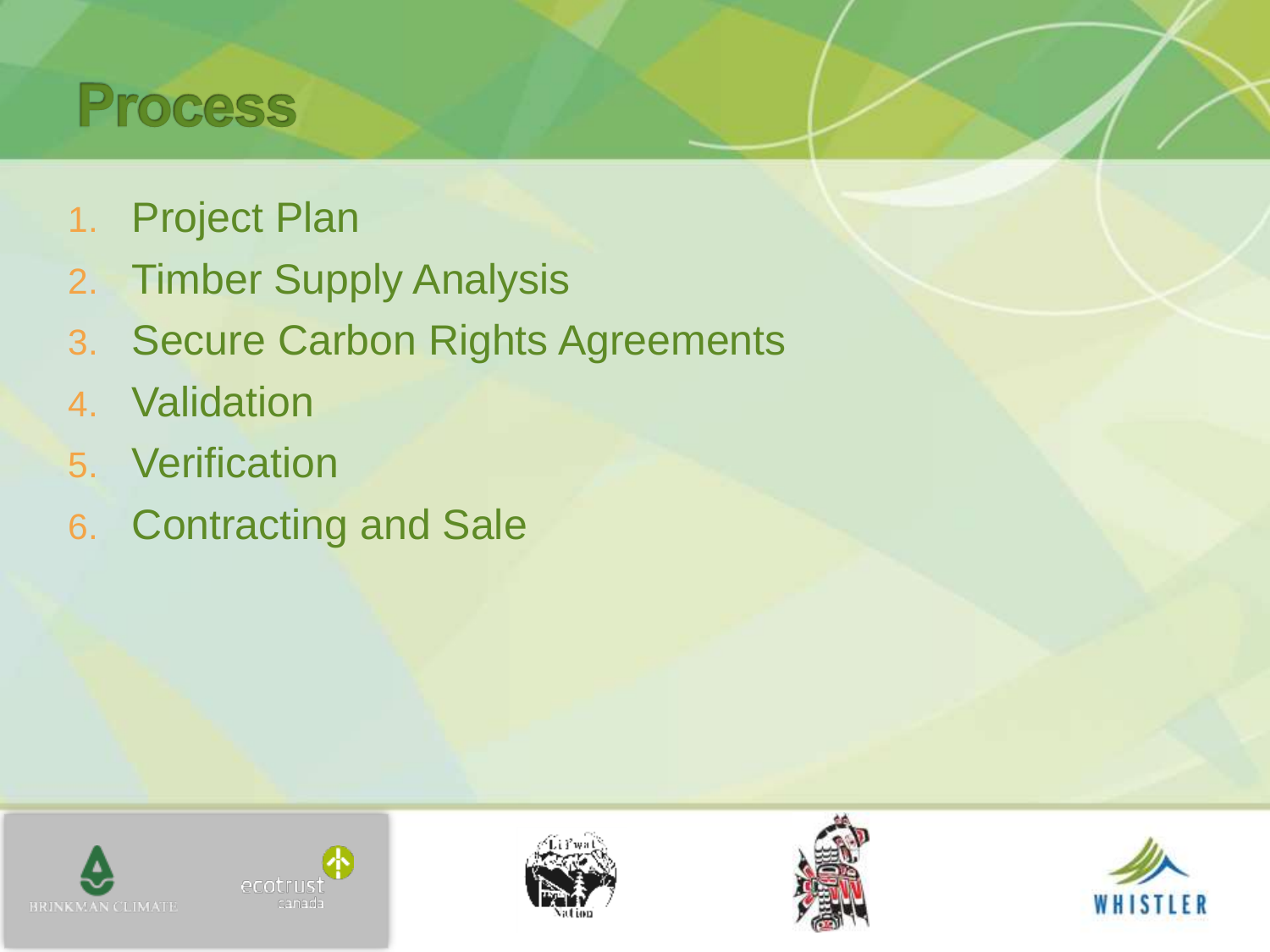## **Offset standards and protocols**

Market driven by BC Government's 2008 Climate Action Plan

The rules we had to follow:

- BC Emission Offsets Regulation
- BC Forest Carbon Offset Protocol











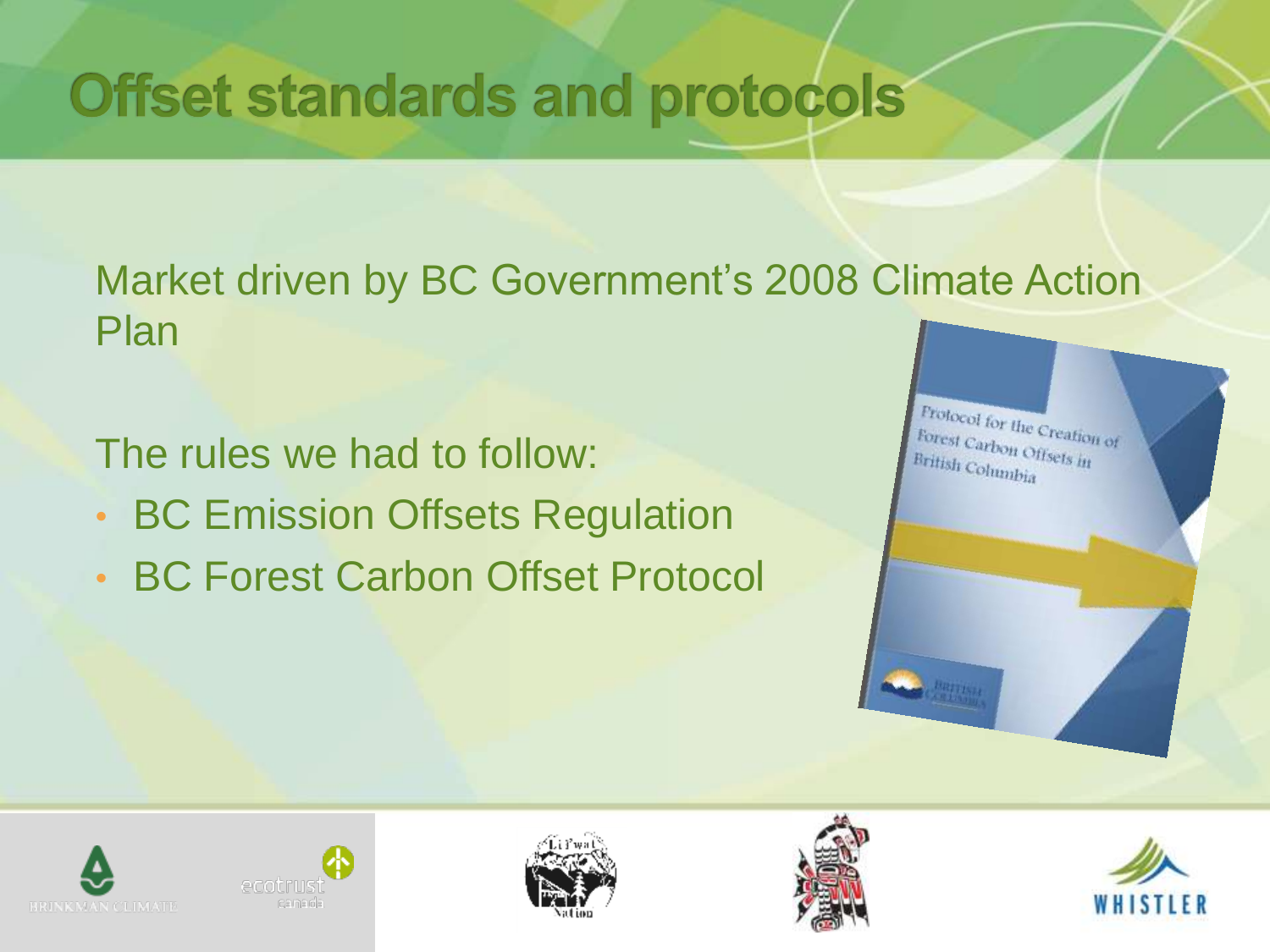# What do we focus on in a carbon project?

#### **Baseline**

- Determining the business as usual scenario
- Carbon stock (land base)
- Carbon in Wood products

Project results

• Projecting the results of EBM plan

Leakage

- Market pressures to harvest elsewhere
- Non Permanence Buffer
	- Deduction for risk of fire or other unintended reversals
	- Safeguards for intended reversals









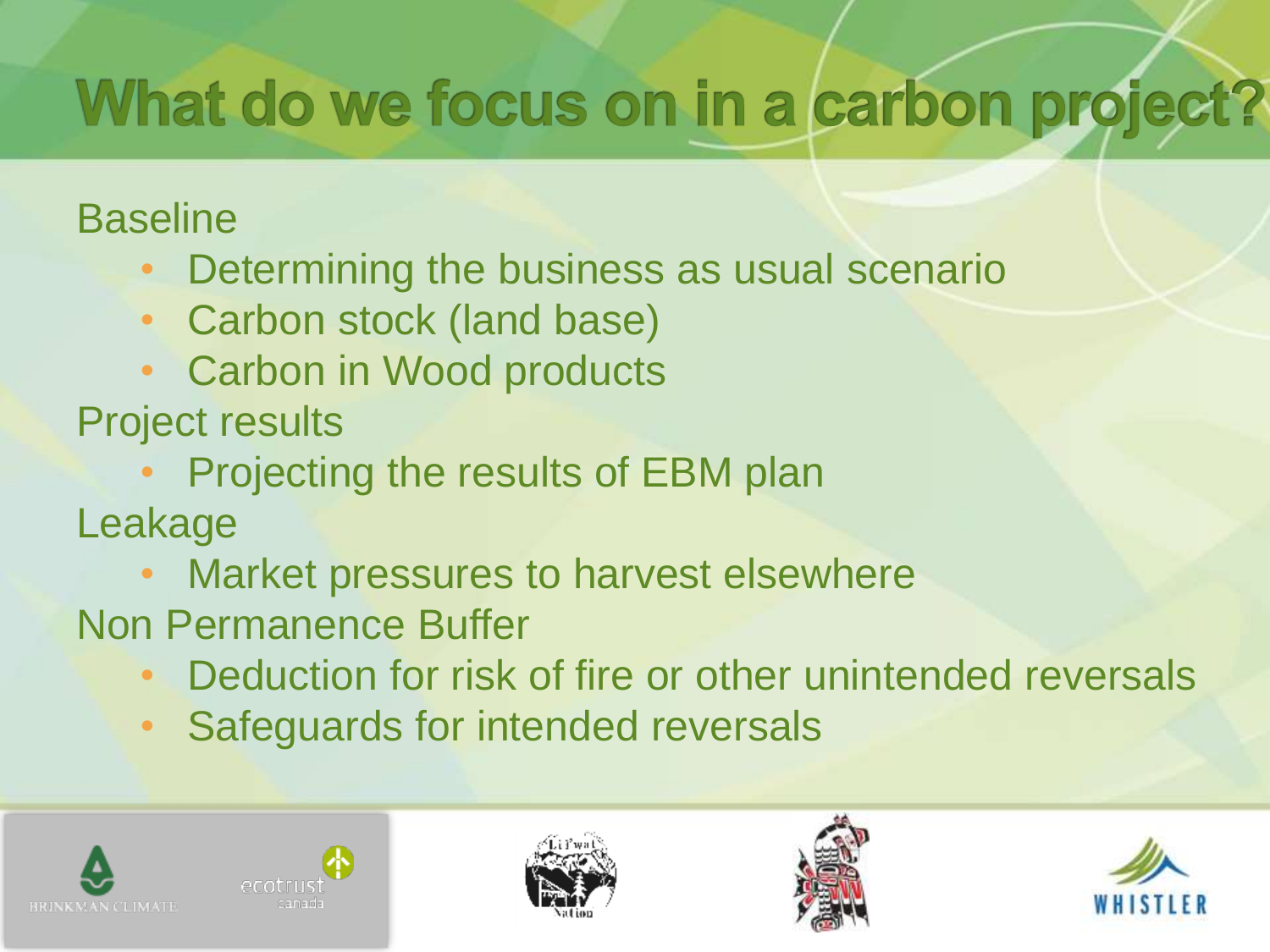## **FCOP: Improved Forest Management**

Improved Forest Management through Ecosystem Based Management approach:

- Increased representation of old/mature forests, stand structures, ages, species, and ecosystems
- Smaller cut blocks (1-5 hectares)
- Increased buffers in high ecological value areas, such as cultural and riparian areas; and
- Protection of important wildlife habitat.









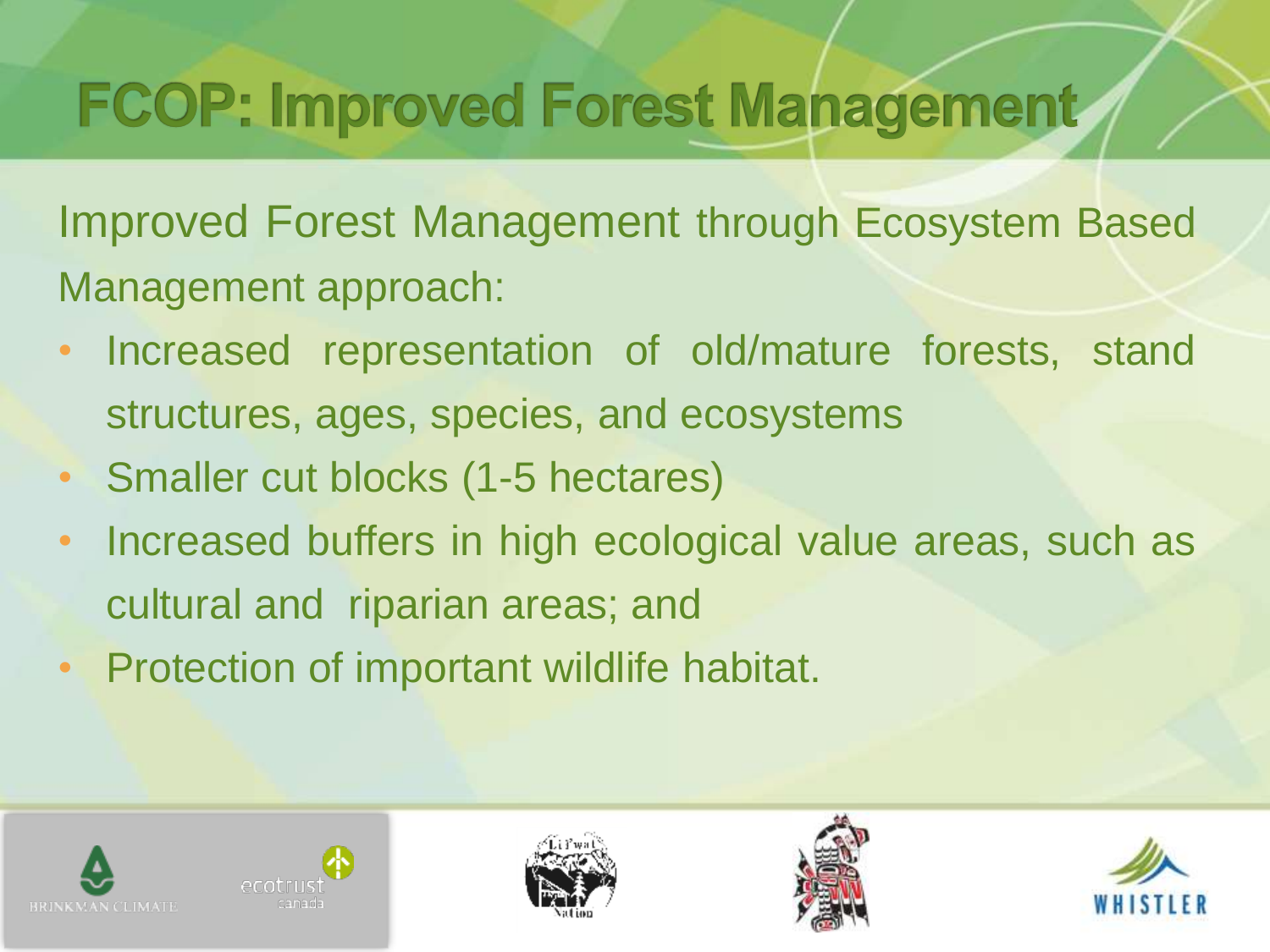









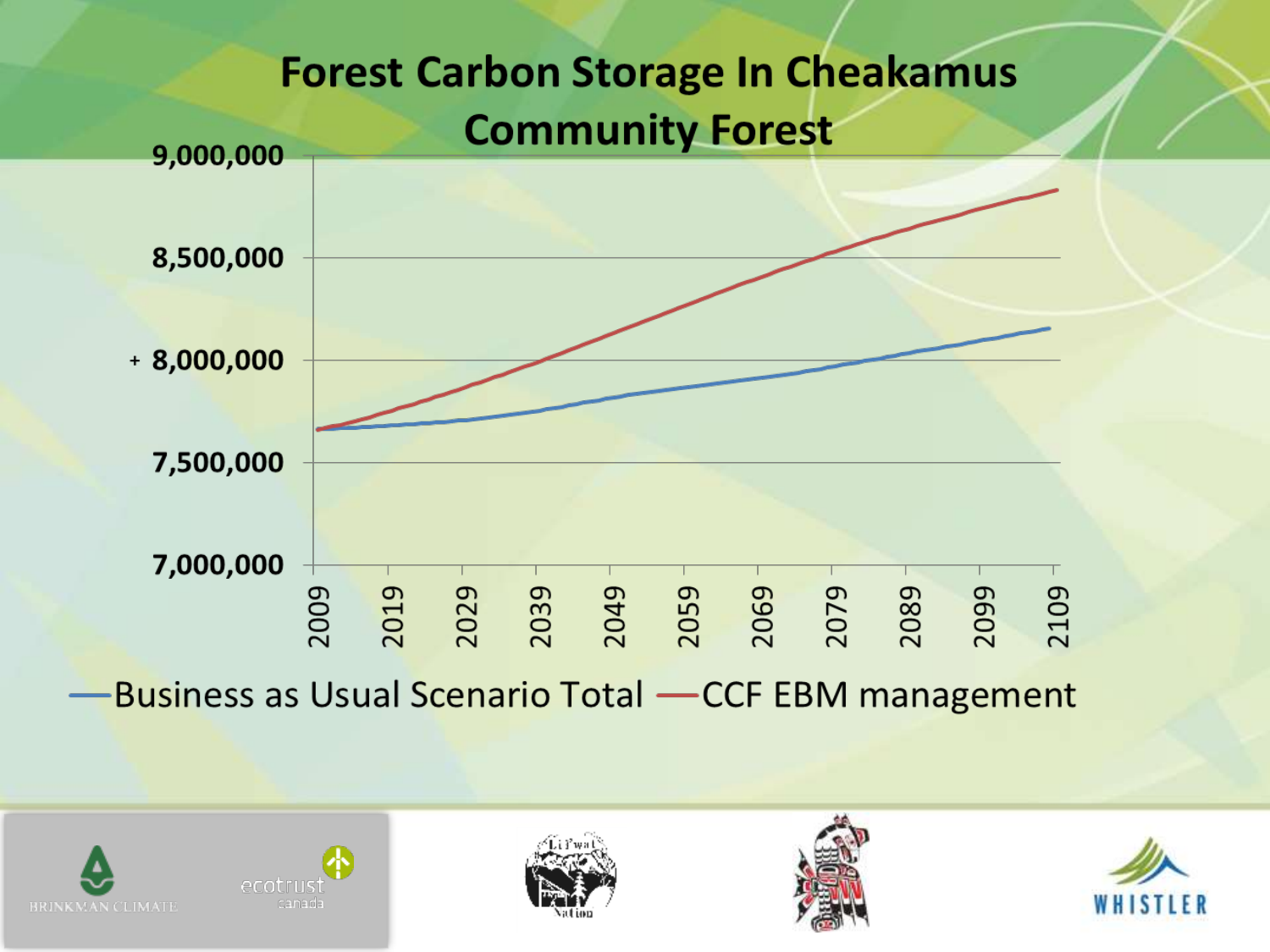## **Outcomes and Next Steps**

Outcomes:

- Verified 59,097 offsets in first 5 years. More to come.
- Long-term contract with higher wholesale price because of Community Forest's multiple benefits
- Voluntary Sales to Whistler, businesses and organizations.
- **Revenues to Community Forest**

Next Steps:

- Registration on Markit Environmental Registry
- Contracting of voluntary offset sales to buyers
- Annual monitoring and data collection
- 5-year Verifications, delivery and sales









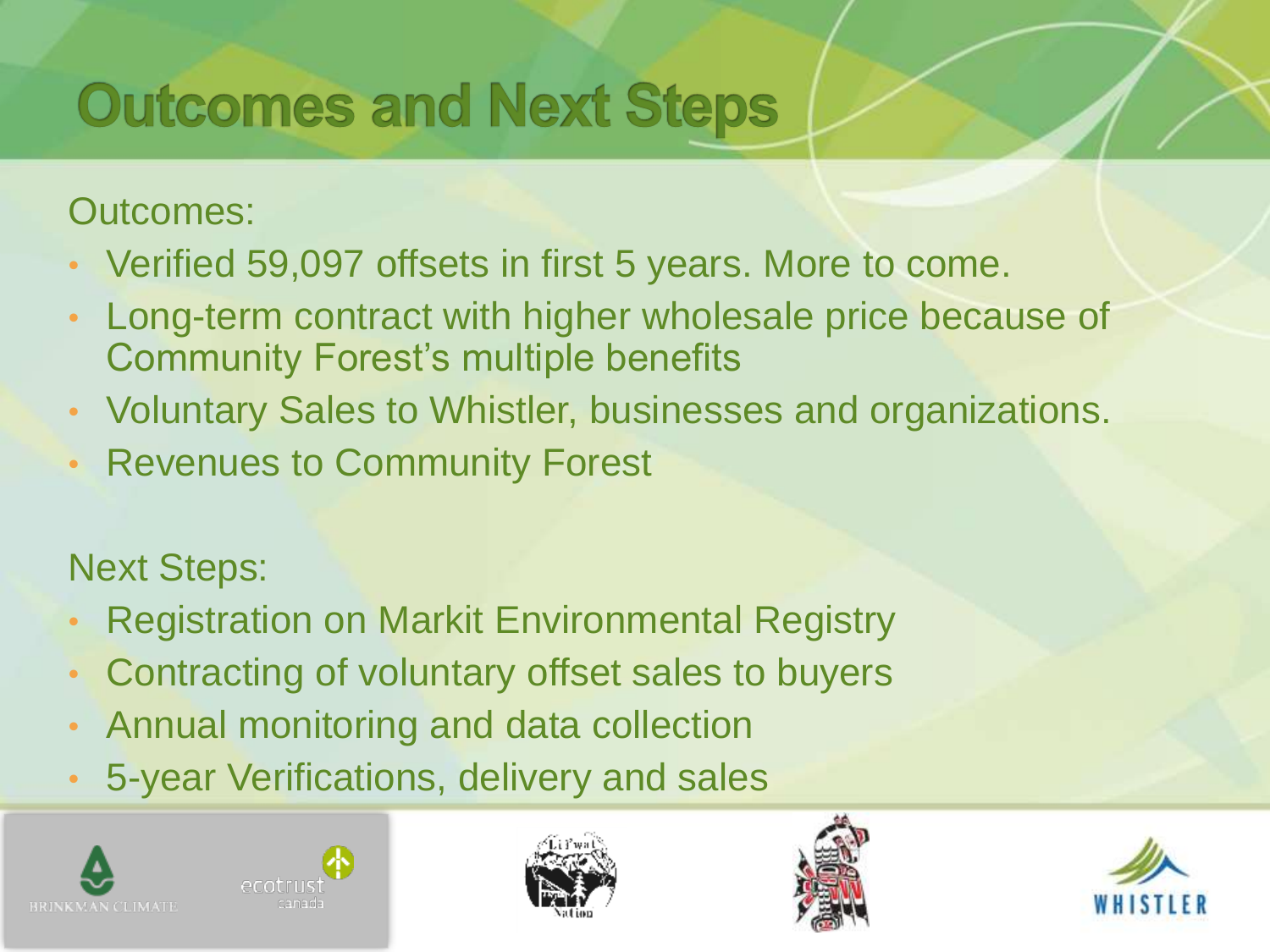#### **Community Forest Program of Activities**

- Brinkman Climate and Ecotrust Canada are developing an offset project that bundles 3-5+ Community Forest projects into a "Program of Activities" (POA).
- Amortizes project cost and timeframes, expands feasibility to more projects.
- We are seeking interested Community Forests to undertake a feasibility assessment, explore fit & opportunity.









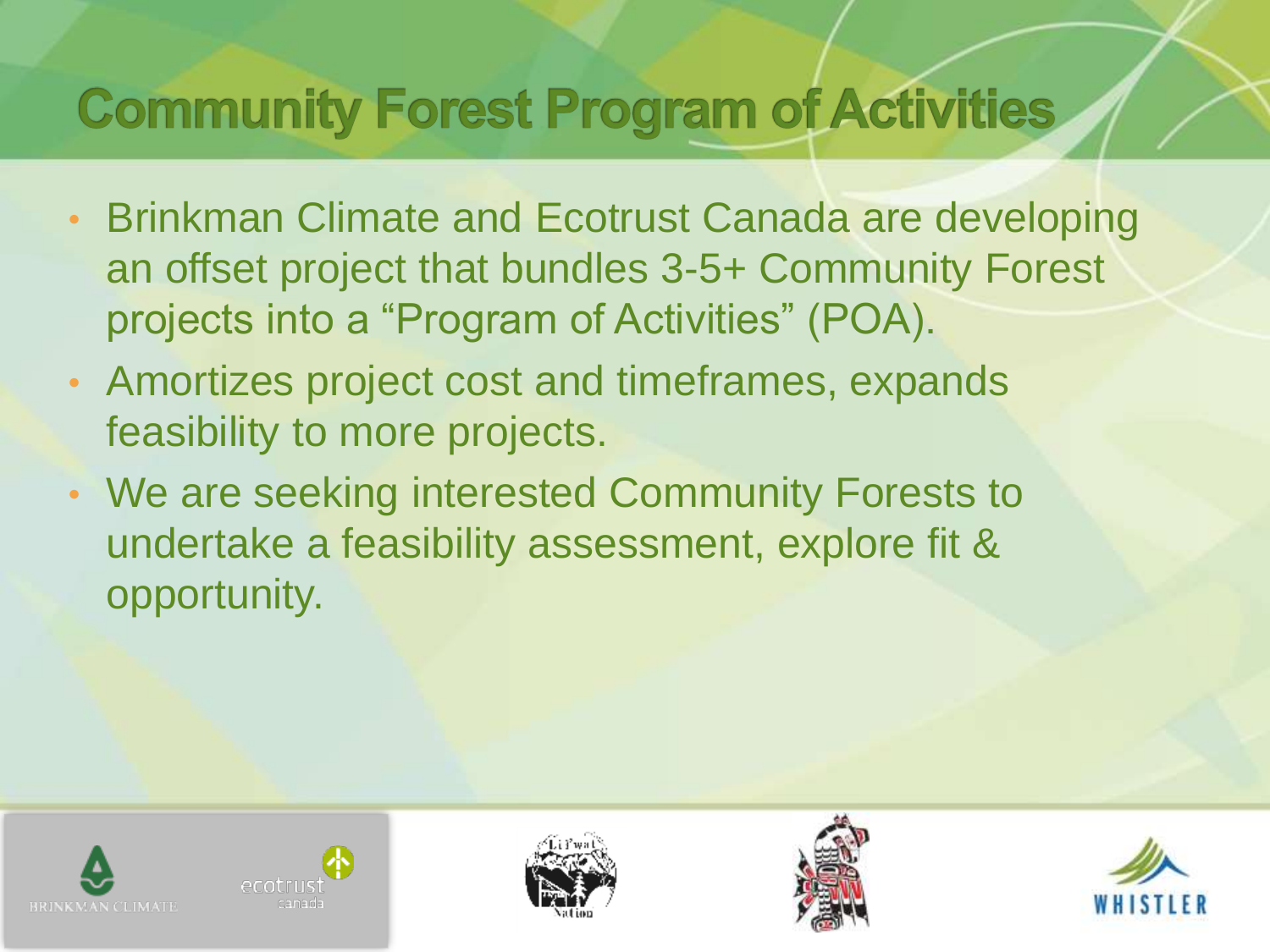#### **Summary**

- Alternative way to manage forest resources to maximize economic, social, cultural and environmental benefits.
- Scale and partnerships are critical.
- Further work on carbon impact of harvested wood products valuable.
- Requires patience and creative financing tools to succeed.